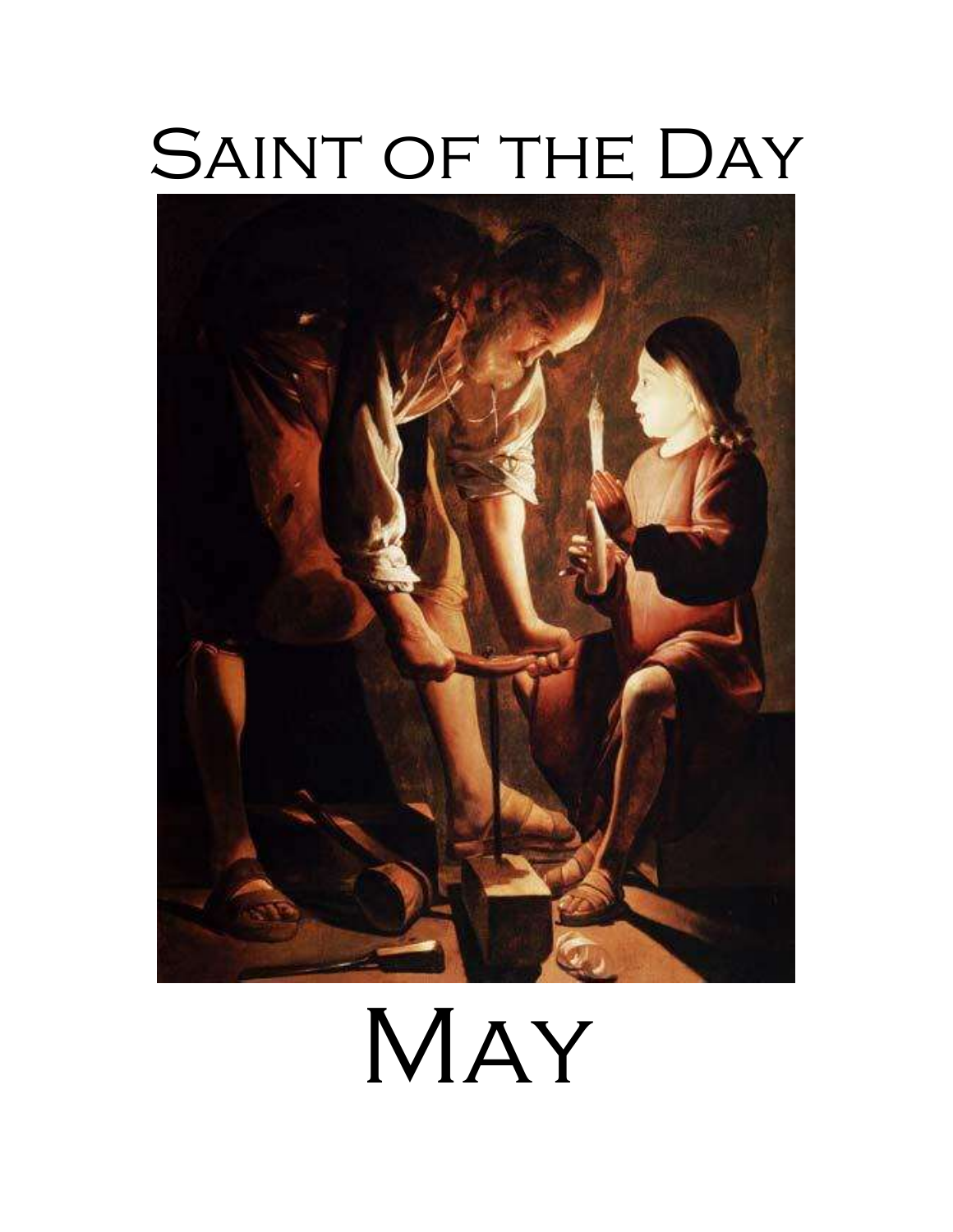# **May 1:** *St. Joseph the Worker*

St. Joseph was the earthly father of Jesus Christ and the husband of the Blessed Virgin Mary. In this feast day today, we remember St. Joseph's role as a worker and provider for his family. He was a carpenter by trade, an important and useful job in the growing Roman Empire of the 1st century. It is likely that Jesus would have helped Joseph in his work as a child and young man. Pope St. John Paul II wrote, "Human work, and especially manual labor, receive special prominence in the Gospel…At the workbench where he plied his trade together with Jesus, Joseph brought human work closer to the mystery of the Redemption" (*Redemptoris Custos,* IV.22).

#### **May 2:** *St. Athanasius, Bishop and Doctor*

St. Athanasius spent his life in service to the Church working to combat heresy. Born in Alexandria, Egypt, Athanasius was raised in a Christian family and highly educated. By the time he became a priest in his early twenties, he distinguished himself as a brilliant theologian at the first Council of Nicea in 325. That same year, he became Bishop of Alexandria. He focused his efforts on stopping the Arian heresy—a heresy which stated that Jesus was not fully divine. This struggle defined the forty-six years of his time as bishop, and he was exiled five times by his enemies. Throughout all this, he spread the Gospel wherever he could and wrote of the virtues of monastic life. He died in 373.

# **May 3:** *Sts. Philip and James (the Lesser), Apostles*

Philip and James were two of the Twelve Apostles. Philip was from Bethsaida in Galilee, and was called to be a disciple (John 1:43). It was Philip who told Jesus th ey could not feed five thousand people with just a few loaves and fishes (John 6:7). Tradition holds that Philip helped spread Christianity to Greece and Syria and was likely martyred there. James the Lesser is mentioned very little in the Gospels. However, he wrote the first Christian epistle, the *Epistle of James*, and may have been the first Bishop of Jerusalem.

# **May 4:** *St. Florian, Martyr*

St. Florian was a 3rd century Roman soldier living in the area of present-day Austria. He was a high-ranking commander and was in charge of fire-fighting. During the reign of Emperor Diocletian in 304, army commanders were expected to enforce the law against Christians.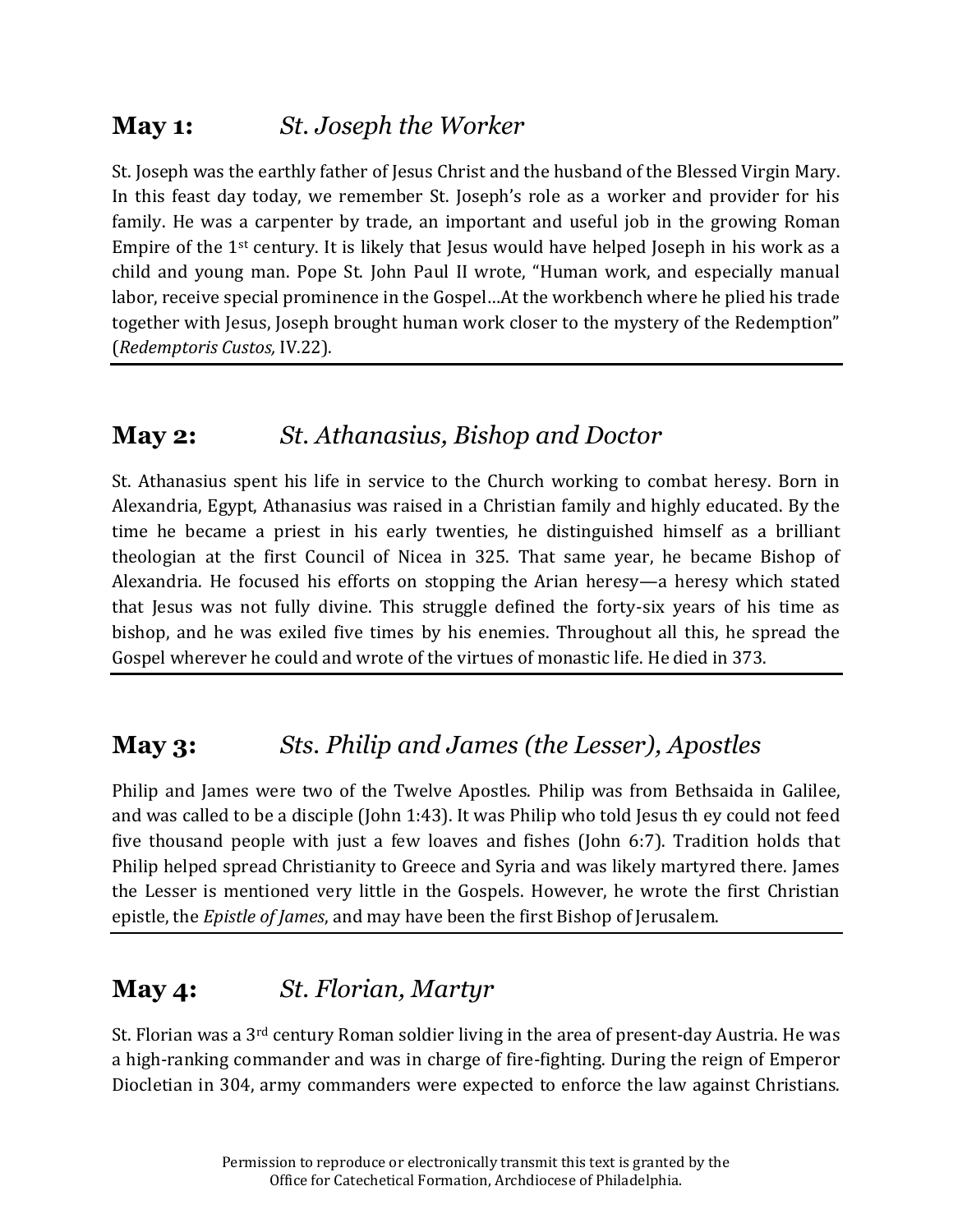Florian, a Christian himself, refused to do this. An investigator came and ordered Florian to make a sacrifice to the Roman gods and he refused. He was martyred and the woman who retrieved and buried his body was miraculously cured of her illness. St. Florian is the patron saint of fire-fighters.

# **May 5:** *St. Angelo, Martyr*

St. Angelo was born to Jewish parents in Jerusalem in 1185. Prior to his birth, his parents received a vision of Our Lady and she promised them two sons. They converted to the faith and had twin boys, Angelo and John. Both boys entered the newly formed Carmelite Order as young men. John remained on Mt. Carmel as a hermit, while Angelo traveled throughout the Middle East, preaching and converting souls. In 1220 he was sent to Sicily, and large crowds gathered to hear him preach and witness miracles. There, he preached against a knight living in sin. This knight attacked him in the church and St. Angleo died four days later after forgiving his attacker.

# **May 6:** *Blessed Henryk Kaczorwski, Martyr*

Henryk Kaczorwski lived and died during turbulent times in Poland. He was born in 1888 in a Russian-controlled town in Eastern Poland. He became a priest in 1914 in the midst of World War I. By the time he earned his doctorate in moral theology in 1922, Poland was once again a free and independent nation. He devoted the next eighteen years of his life to prayer, writing, and teaching. In 1939, he was rector of the seminary in Wloclawek. When the Nazis invaded Poland, they arrested many Catholic religious and intellectual leaders. Father Kaczowski was arrested in November of 1939 and sent to the concentration camp Dachau. He continued to minister to his fellow prisoners and was killed in 1941. In 1999, Blessed Henryk Kaczrowski was named one of the 108 Martyrs of World War II.

#### **May 7:** *St. Rose Venerini*

Rose Venerini devoted her life to the education of young women. Born in Viterbo, Italy in 1656, Rose was given a good education by her father. At the age of seven, she vowed to devote her life to God. As a teenager, after the death of her fiancé, Rose entered a Dominican monastery. However, after only a few months she was forced to return home to care for her family. She began to gather women at her home to pray the rosary. It was then she realized how poorly women were educated, both spiritually and intellectually. Under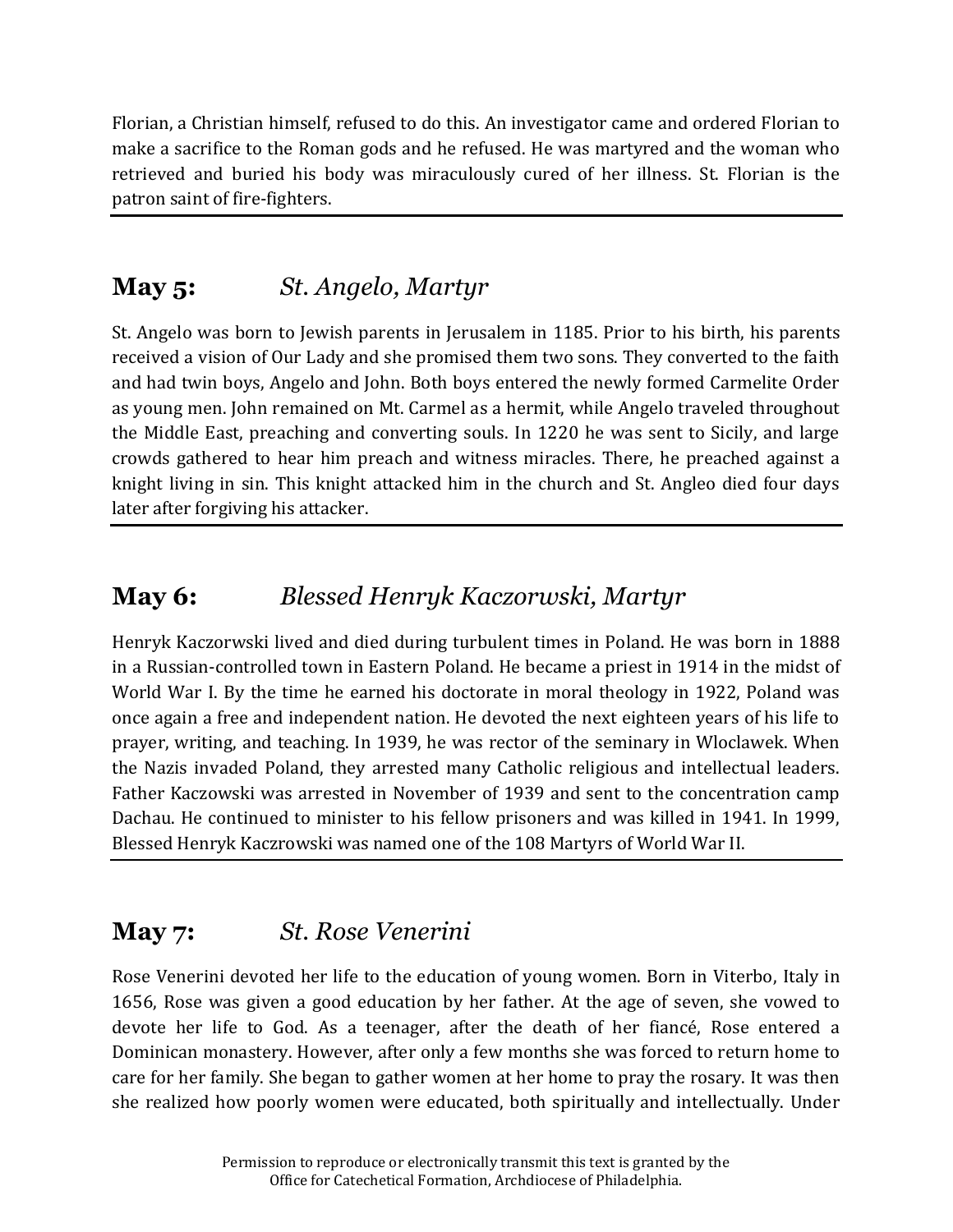the guidance of some Jesuit fathers, Rose opened the first Italian public school for girls in 1685. Slowly, other towns invited her to open schools. By 1716, Pope Clement XI praised Rose's work. The community of teachers Rose created became known as the Venerini Sisters. At the time of her death in 1728, St. Rose Venerini had opened forty schools.

# **May 8:** *St. Magdalene of Canossa*

Magdalene of Canossa was born in a palace to one of the wealthiest and most prominent families in Italy. Despite this, her childhood was full of sadness after the death of her father in 1779 and the abandonment by her mother just two years later. She tried to find balance between charitable works and the duty of running the palace. She even received Napoleon as guest during the French Revolution. More and more, Magdalene became drawn to the poor and suffering in the streets. By 1808, she broke with her life of wealth, sold her possessions, and moved to the slums of San Zeno with the goal of spreading the love of Jesus everywhere she could. She formed the Daughters of Charity, often called Canossian Sisters, and spent the rest of her life in service to the poor. She died in 1835. Today, there are nearly 3,000 Daughters and Sons of Charity continuing her mission.

# **May 9:** *St. Beatus of Lungern*

Beatus was a  $1<sup>st</sup>$  century convert to Christianity. He was born in England, and may have been ordained a priest by St. Peter the Apostle in Rome. Beatus was then sent as a missionary to Switzerland. There, he preached and converted the many mountain tribes living in the Alps. Towards the end of his life, he retreated to a cave near Lake Thun and lived as a hermit. He died of old age in 112AD.

# **May 10:** *St. Damien of Molokai*

Joseph de Vuester was born in 1840, the son of Belgian farmers. He joined the Congregation of the Sacred Heart and chose the name "Damien". These missionaries were responsible for the Catholic faith on the Hawaiian Islands. He spent eight years traveling by horseback and by canoe to serve the people. The Bishop asked for a volunteer priest to go to the island of Molokai, a place for people dying of leprosy. There were no health care facilities, no law enforcement, and no priests on Molokai. The people were in desperate need of help. Father Damien volunteered, knowing he would not be allowed to leave the island. Molokai took on a whole different meaning after he arrived. It became an island of Christian love. He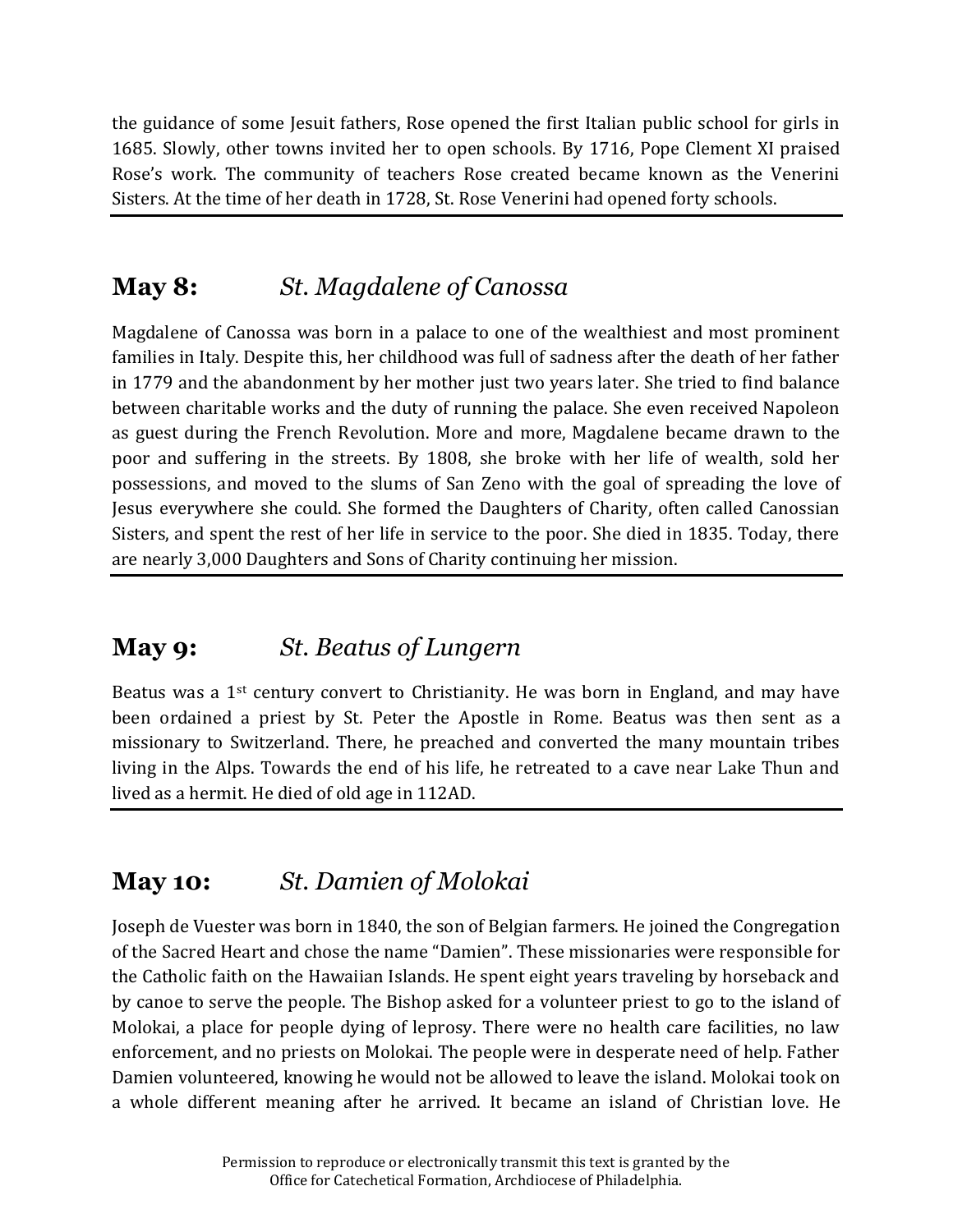labored for eighteen years until his death. Father Damien eventually contracted leprosy and died on April 15, 1889 at the age of forty-nine. He was canonized by Pope Benedict XVI on October 11, 2009.

#### **May 11:** *St. Odilo of Cluny*

St. Odilo was a  $10<sup>th</sup>$  century French monk who was instrumental in the growth and reform of monasticism. Born in 962, he became a monk when he was twenty-nine. He soon became Abbot of Cluny and headed a large network of monasteries. Under his leadership, in which he promoted a life of poverty, learning, charity, prayer and penance, many more monasteries joined with Cluny. Odilo helped institute the feast of All Souls Day. At the time of his death in 1048, the Cluny reform movement included sixty-five monasteries.

#### **May 12:** *St. Pancras, Martyr*

Pancras was born in 289 in an area of Greece called Phrygia. His mother died in childbirth and his father died when he was eight years old. His uncle adopted him and they moved to Rome. There, they both converted to Christianity. When the Emperor Diocletian began persecuting Christians in 303, Pancras was brought before him and asked to make a pagan sacrifice. Pancras refused, even though he was offered wealth. Despite his young age of fourteen, he was martyred.

# **May 13:** *Our Lady of Fatima*

In Portugal in 1917, the Blessed Virgin Mary appeared to three children several times starting on May 13. Throughout her apparitions, which lasted until October 13, Our Lady asked the children to pray the rosary and to devote themselves to her Immaculate Heart. The Church tells us that the true message of the visions at Fatima is an "urgent call to conversion and penance" which "draws us to the heart of the Gospel" (*The Message of Fatima*, Congregation for the Doctrine of the Faith).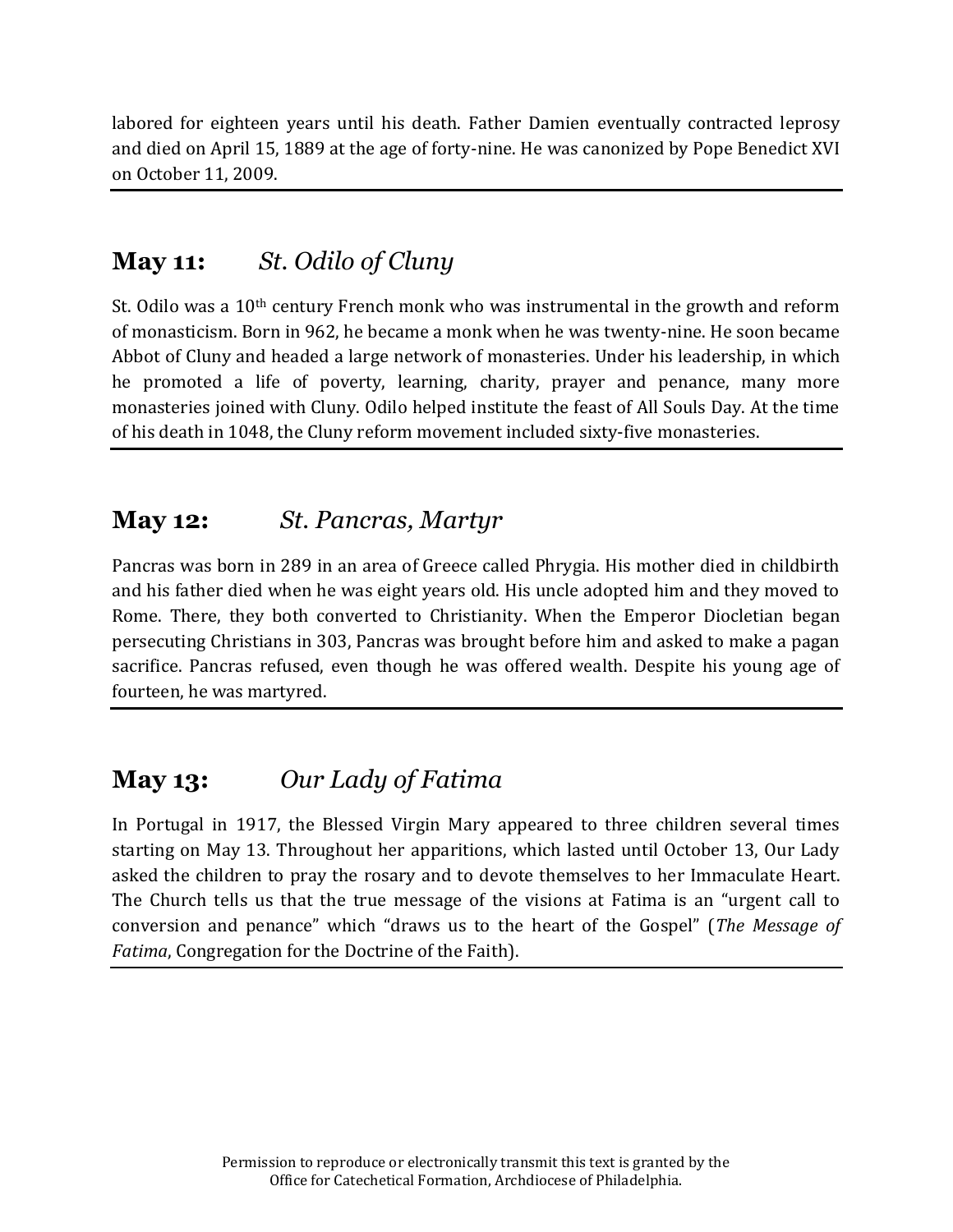# **May 14:** *St. Matthias, Apostle*

When Judas betrayed Jesus, the Apostles only numbered eleven. After Jesus' Ascension, they sought out another worthy person to take his place. Peter insisted that the new Apostle be a man who had been a disciple from the beginning and had accepted Christ's teaching about the Eucharist. They nominated Matthias and Joseph called Barsabbas. After prayer, they cast lots and Matthias was chosen (Acts 1:23-26). Although little else is known about his life, he is thought to have spread the Gospel in Judea and later in the area where the country of Georgia is now. He was martyred and buried there.

# **May 15:** *St. Isidore the Farmer*

Isidore was an 11th century Spanish farmer raised in a pious Christian family. He married a woman named Maria and they had one son. Despite their poverty, they shared what they had with those even less fortunate than themselves. Isidore went to Mass every day before beginning his work in the fields. His fellow workers reported seeing angels working alongside Isidore. His son died while still a child and Isidore and Maria felt that it was God's will that they live chastely for the rest of their lives. Isidore died peacefully in 1130 and is the patron of farmers.

# **May 16:** *St. Brendan the Voyager*

St. Brendan's Christian faith inspired in him both the love of Jesus and of prayer, as well as a sense of adventure. He was born in southwest Ireland in 484 and was ordained a priest in 512. He lived life as a monk and helped to build new monasteries. Sometime in 530, Brendan was inspired to set out on a voyage in search of the Island of Paradise. Many stories surround this voyage, and it is thought that he was looking for the Garden of Eden. He set out on boat with 60 companions and traveled for seven years. They discovered a beautiful island and experienced many miracles along the way. Because of the voyage of St. Brendan, many people were converted. He spent is later years traveling throughout the British Isles founding churches and monasteries. He died in 577 and is the patron of sailors.

# **May 17:** *St. Giulia Salzano*

Born in 1846 in Italy, Giulia Salzano grew up in the Royal Orphanage of Naples run by the Sisters of Charity. As a teenager she worked as a catechist, a job which she grew to deeply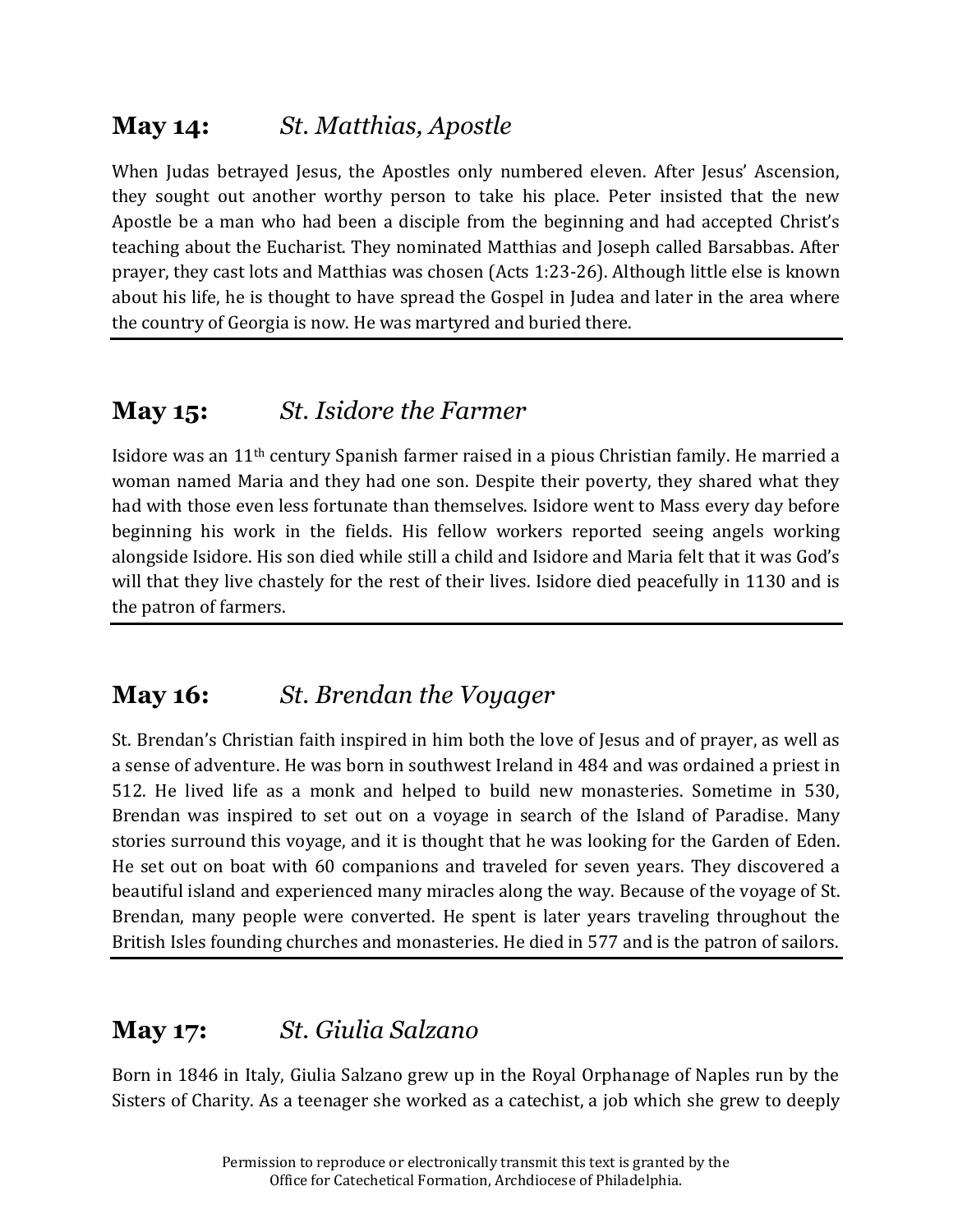love. She developed a strong devotion to the Sacred Heart of Jesus. After many years of teaching, she founded the Congregation of the Catechetical Sisters of the Sacred Heart in 1905. The sisters of the order devoted their lives to the catechesis of children. St. Guilia died in 1929 and was canonized in 2010.

#### **May 18:** *St. John I, Pope and Martyr*

Pope St. John I began his religious life as a deacon. He was very involved in the various synods and councils that occurred during the end of the  $5<sup>th</sup>$  century. He was elected pope in 523 and reigned for three years. During this time, he was caught up in the political fights between the Arian King Theodoric and the Byzantine Emperor Justin I. King Theodoric sent Pope John to visit Constantinople and ask Emperor Justin to lessen the strict policies against the Arians. Pope John was successful, but King Theodoric had him arrested on suspicion of treason. The pope was imprisoned in Ravenna, Italy and died from neglect in 526.

#### **May 19:** *St. Dunstan, Bishop*

St. Dunstan, born in England in the early  $10<sup>th</sup>$  century, loved to learn. He was educated by Irish monks, loved to play the harp and was an accomplished metal worker. In 943, he became a monk and hermit and continued to study and learn. He was the silversmith of the abbey and also oversaw the copying and illustrations of manuscripts. St. Dunstan became abbot and began to rebuild the monastery and re-establish Benedictine monastic practices. He was often the closest advisor to the king. By 960, he had risen to be Archbishop of Canterbury. Together with King Edgar, he worked to reform monastic life and revitalize the faith of the English people. Eventually, Dunstan retired to Canterbury and spent his final years in prayer and work. He died in 988.

#### **May 20:** *St. Bernardine of Siena*

St. Bernardine was born in Siena, Italy in 1380. When the plague hit the town in 1400, Bernardine organized a group of young men to work at the hospital to care for the sick. This work led him to join the Franciscan Order. 1404 he began preaching in public squares throughout Italy in order to draw attention to need for a stricter morality in the people. Over the next thirty years, Bernardine's fame as a preacher grew and his words inspired people to give up their wealth, make peace with their neighbors, and devote themselves to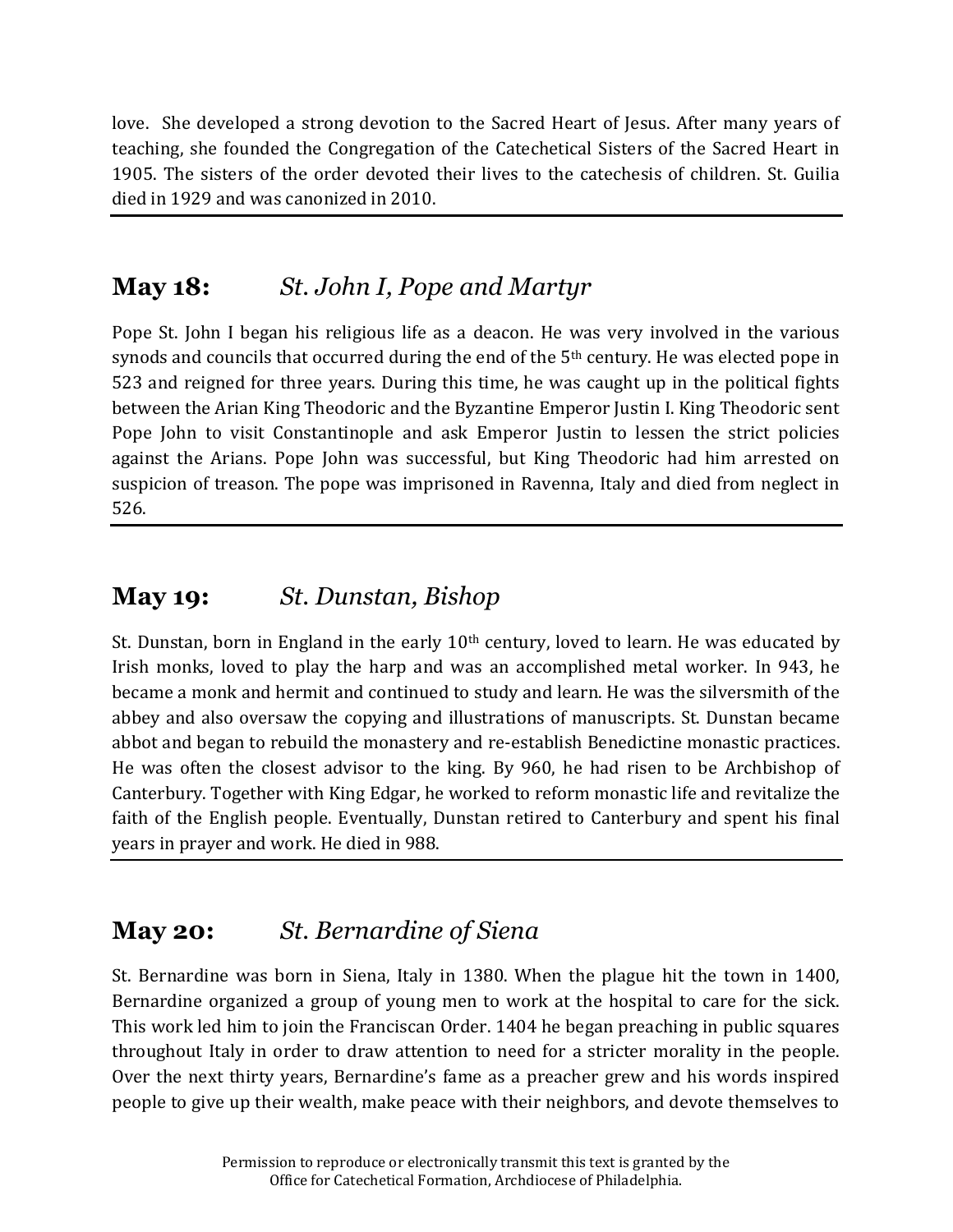charitable works. He also helped spread devotion to the Holy Name of Jesus. He died in 1444.

# **May 21:** *St. Christopher Magallanes, Martyr*

St. Christopher Magallanes was a martyr of the Cristero War in Mexico. Born on a farm in 1869, he became a priest in 1899. After working as a school chaplain, he then became the parish priest in his home town of Totatiche. In 1915, he opened a seminary in his parish after the Mexican government shut down other seminaries. When the Cristero Rebellion began, Fr. Magallanes preached against taking up arms against the government. Despite his wish for peace, he was accused of being a part of the rebellion in 1927. He was arrested on his way to say Mass. A few days later he was executed with St. Augustin Caloca.

# **May 22:** *St. Rita of Cascia*

St. Rita was born Italy in 1381. Although she had wanted to join a convent, she was married when she was just twelve years old and had two children soon after. Sadly, her husband was an angry, violent man and Rita suffered because of this. However, Rita strove to be an example of love and humility in her home and raised her children in the Catholic faith. Rita's husband was killed by an enemy family and her sons died from illness. Wishing to join a convent, Rita was required to make peace between her husband's family and the family that killed him. This difficult task completed, Rita became an Augustinian nun when she was thirty-six. She lived a life of quiet prayer until her death in 1457. St. Rita of Cascia is the patron of lost causes.

# **May 23:** *St. Julia of Corsica, Martyr*

St. Julia was kidnapped from Carthage and was sold as a slave in 439. She was taken to Corsica. She became a servant in the house of a merchant named Eusebius, but continued to practice her Christian faith. Every hour that she was freed from her duties, Julia spent in prayer and fasting. While traveling with Eusebius, they came upon a group making a sacrifice to a pagan God. Julia denounced their actions. The group took Julia and said they would free her if she also made a sacrifice. When she refused, the crowd killed her.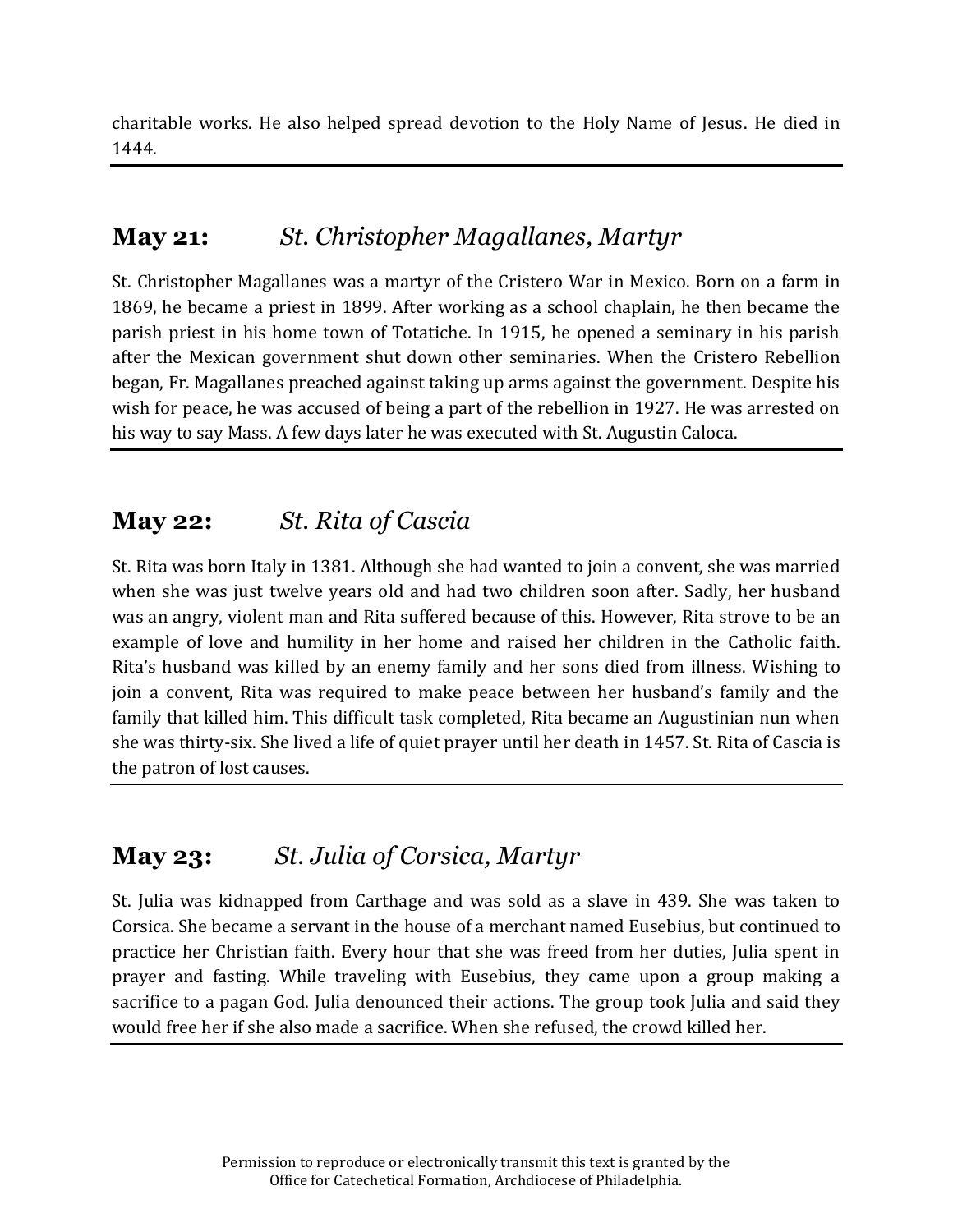#### **May 24:** *St. Joanna*

St. Joanna is a biblical figure, the wife of Chuza, the steward of King Herod Antipas. Joanna was a disciple of Jesus, and Luke tells us that she gave hospitality to Jesus and the Apostles (Luke 8:3). From this point on, it is likely that Joanna became part of a group of devoted women close to Jesus and his Apostles. Joanna, together with Mary Magdalene and Mary the mother of James, are the first witnesses to the resurrection when they find the empty tomb (Luke 24:10).

# **May 25:** *St. Bede the Venerable, Priest and Doctor*

Often called the "Father of English History," St. Bede is known as a great writer and historian. He was born in England in ca. 673, but we know very little about his personal life. He was educated at a monastery and was ordained a deacon when he was 19. This early age for ordination shows that Bede was exceptional. After he became a priest, Bede wrote educational books and eventually began to write about history, theology, science and music. His most famous book, *An Ecclesiastical History of the English People*, was a history of England from 55AD up to St. Bede's own time. This book remains the most important source about the spread of Christianity in ancient England. St. Bede died in 735.

#### **May 26:** *St. Philip Neri*

St. Philip Neri chose to give up a life in his uncle's successful business to devote his life to God and work with the poor. He was born in Florence in 1515 and moved to Rome in 1533 after discerning his vocation. He studied, ministered to the poor, and walked throughout Rome engaging people in discussions in the hopes of leading them toward holiness. He also began a series of weekly meetings which featured prayer, Scripture reading, hymns, lectures on the saints, and musical recitals. These meetings became called the Oratory. In 1575, St. Philip organized the Congregation of the Oratory as a community of secular priests. Today, there are many Oratories throughout the world. St. Philip Neri died in 1595.

# **May 27:** *St. Augustine of Canterbury, Bishop*

St. Augustine is considered the founder of the Christian church in England. Born some in time the 6th century in Rome, he began his religious life as a monk. In 595, Pope St. Gregory the Great sent Augustine to England as a missionary. He converted King Aethelberht of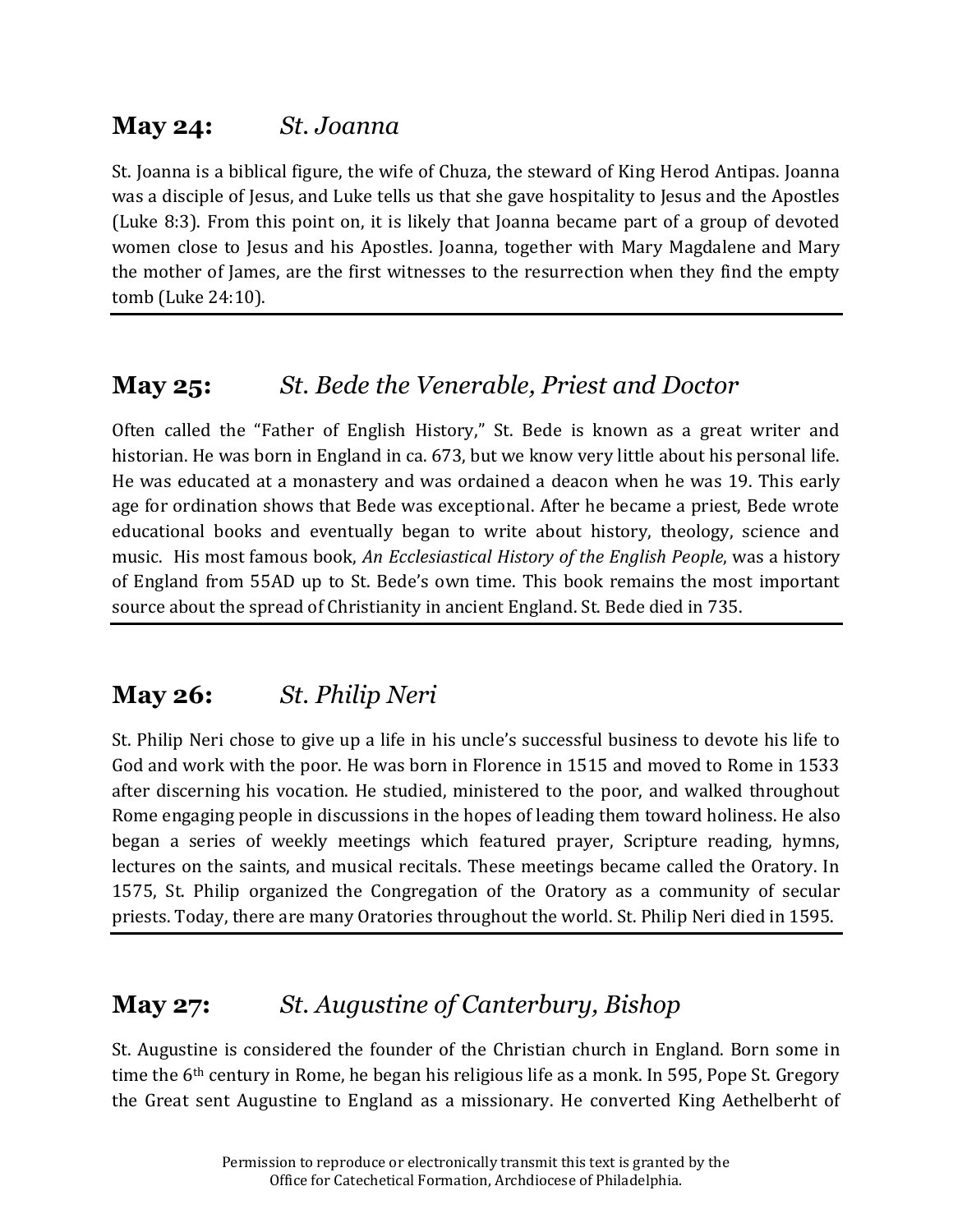Kent, along with thousands of his subjects. They were all baptized together on Christmas Day in 597. Augustine was consecrated as the first Archbishop of Canterbury and helped establish Roman bishops in London and Rochester. He died in 604.

#### **May 28:** *St. Bernard of Menthon*

St. Bernard of Menthon devoted his life to mission work in the Alps mountain range. He was born in France in 1020. After becoming a priest, he became concerned of the pagan practices of the people living in the mountains. He traveled the ancient mountain paths for 42 years, often confronting extreme weather and dangerous passes. He founded two hospices high up in two passes frequently used by pilgrims going to Rome. He established monks there to minister to the pilgrims and to rescue anyone trapped in the mountains. They used large dogs to aid in their work, and today these dogs are called St. Bernard dogs. St. Bernard died in 1081. The St. Bernard monks and dogs still live and work in the alpine hospices today.

#### **May 29:** *St. Ursula Ledóchowska*

Born to a Polish family in Austria in 1865, Julia Maria Ledóchowska became an Ursuline nun in 1886. She was given the name Ursula Maria. She opened a home for women attending the university in Krakow called St. Catherine House. At that time, Russia controlled Krakow and had outlawed Catholic institutions. Because of this, St. Ursula wore regular clothes instead of a religious habit. Eventually, the Russians forced St. Ursula to leave and settle in Sweden. She was finally able to return to Poland in 1920. Together with 40 other women, she founded the Congregation of the Ursulines of the Agonizing Heart of Jesus (the Grey Ursulines). St. Ursula died in Rome in 1939.

#### **May 30:** *St. Joan of Arc*

Joan was born in 1412 during the Hundred Years' War in France. Her home village was in an area controlled by the English at that time, although the villagers remained loyal to the French crown. When Joan was twelve, she had a vision of St. Michael, St. Catherine and St. Margaret and reported that they told her she must drive the English out of France. She spent four years trying to meet French military leaders. Finally, after predicting the outcome of a battle, she disguised herself as a man and met with King Charles VII. She was allowed to dress as a knight and travel with the army on an expedition to Orleans. Despite